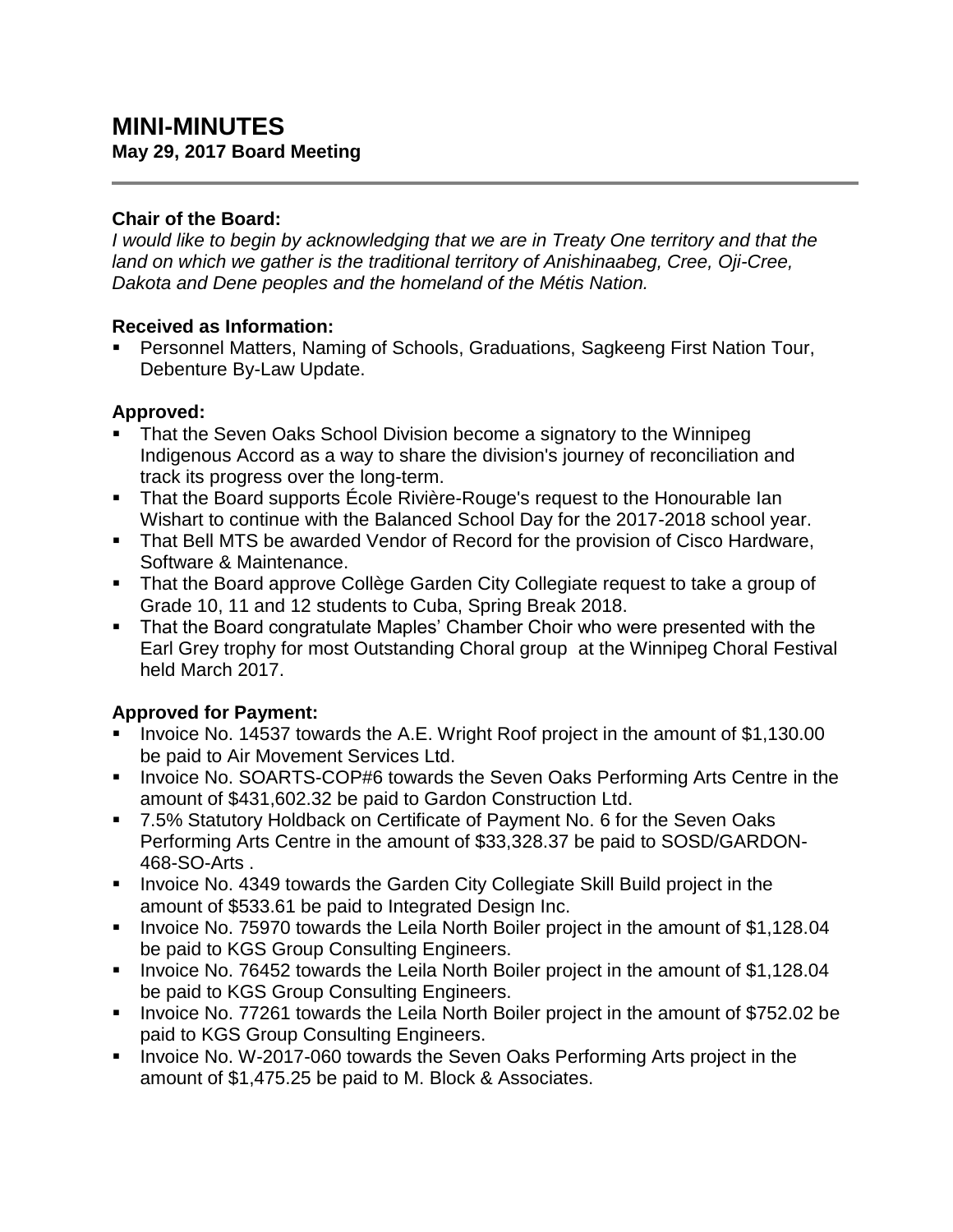- **Invoice No. EP-COP#15 towards the Edmund Partridge Elevator project in the** amount of \$8,177.28 be paid to Parkwest Projects Ltd.
- Invoice No. 5045 towards the new Service Centre in the amount of \$23,299.09 be paid to Prairie Architects Inc.
- **Invoice No. 5044 towards the new Seven Oaks Performing Arts Centre in the** amount of \$4,867.41 be paid to Prairie Architects Inc.
- Invoice No. 1166355 towards the A.E. Wright roof project in the amount of \$3,383.10 be paid to Stantec Consulting.
- **Invoice No. 1166360 towards the Garden City Collegiate West Wall project in the** amount of \$2,931.27 be paid to Stantec Consulting.

# **Policy Manual Committee**

- That new Policy IBB Social Media be approved for inclusion in the Policy Manual.
- That revised policy IBA Responsible Use of Technology be approved for inclusion in the Policy Manual.
- **That revised Policy GBBAB Student Services Director be approved for inclusion in** the Policy Manual.
- That revised Policy DJEE Purchasing Procedures be approved for inclusion in the Policy Manual.
- **That revised Policy GCDAS School Administrative Assistant be approved for** inclusion in the Policy Manual.
- **That revised Policy GCDAV Computer System Technician be approved for** inclusion in the Policy Manual.
- **That revised Policy CGCG Division Network Technician: SharePoint be approved** for inclusion in the Policy Manual.
- **That revised Policy CGCF Division Network Administrator be approved for** inclusion in the Policy Manual.
- That By-Law No. 3-2017 for the purpose of adjusting Trustee Indemnities be given first reading.
- That the Board suspend its regular order of business in order to give second and third reading to By-Law No. 3-2017 for the purpose of adjusting Trustee Indemnities.
- That By-Law No. 3-2017 for the purpose of adjusting Trustee Indemnities be given second reading.
- That By-Law No. 3-2017 for the purpose of adjusting Trustee Indemnities be given third and final reading, be signed and sealed.

# **Conference Reports:**

- Kirk Baldwin, Principal, ÉSOMS. 35th Annual CUE 2017: Technology in Education, March 15 to 18, 2017 - Palm Springs, California.
- Amy Carpenter, Vice-Principal, Riverbend Community School. AERA: Achieving the Promise of Equal Educational Opportunity, April 27 to May 1, 2017 - San Antonio, Texas.
- Sandee Deck, Vice-Principal, West Kildonan Collegiate. ResilienceCon 2017: The Science of Strength, April 17 to 19, 2017 - Nashville, Tennessee.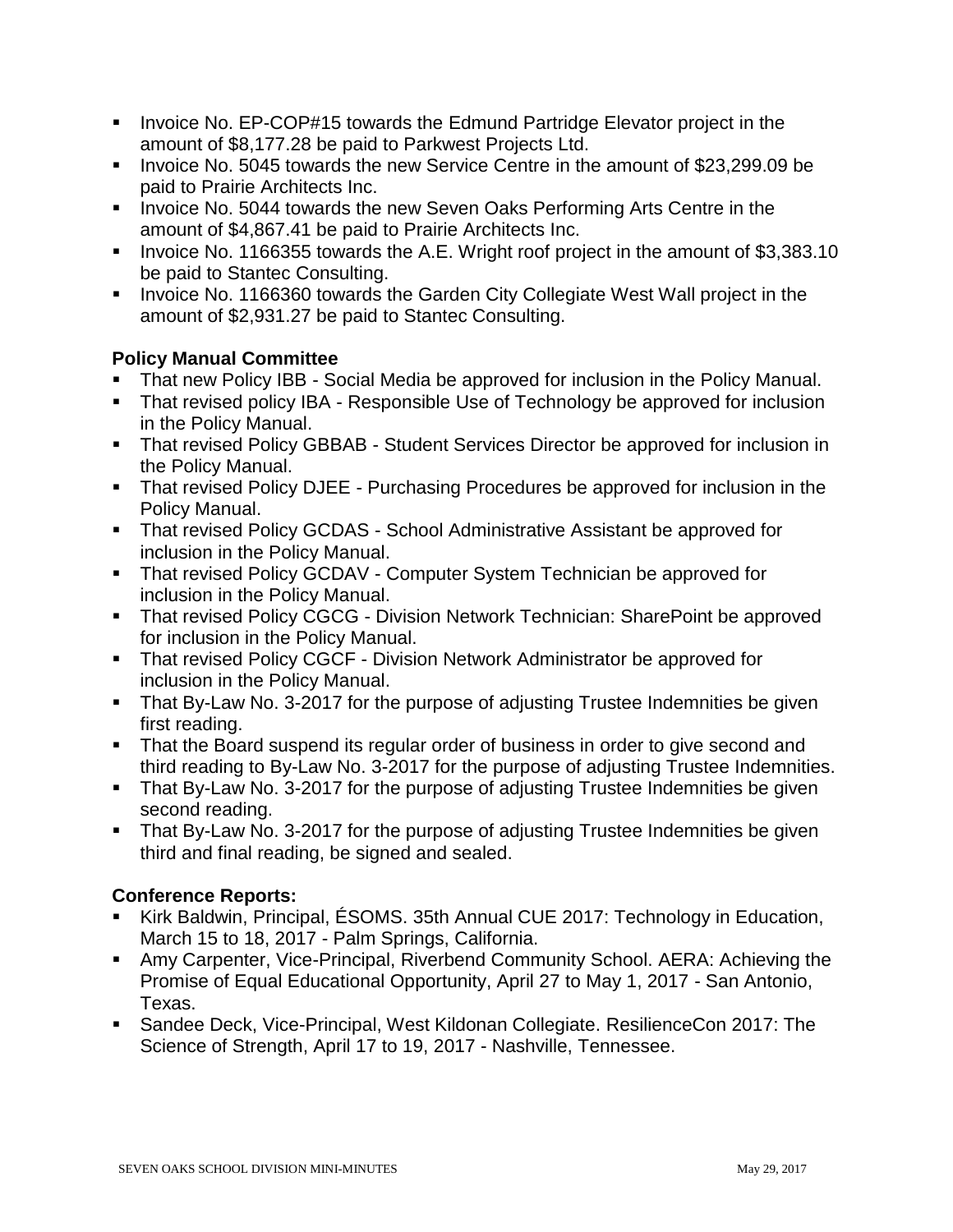- Cheryl Gaudet, École Rivière-Rouge. AERA: Knowledge to Action Achieving the Promise of Equal Educational Opportunity, April 28 to May 1, 2017 - San Antonio, Texas.
- Tanya Kohut, Vice-Principal, Victory School. AERA: Achieving the Promise of Equal Educational Opportunity, April 27 to May 1, 2017 - San Antonio, Texas.
- Sari Rosenberg, Vice-Principal, R.F. Morrison School. AERA: Achieving the Promise of Equal Educational Opportunity, April 27 to May 1, 2017 - San Antonio, Texas.

## **Correspondence Received:**

- Ken Cameron, President, MSBA. 2017-2018 Appointment of Auditor Process and Outcomes.
- Lord Selkirk School Division. Letter from the Lord Selkirk School Division Board of Trustees to the MSBA Provincial Executive, expressing displeasure regarding this vote to re-appoint KPMG as auditor.
- CUPE 949, 2017-18 Executive List.
- Derek Dabee, Chair, Board of Trustees. Letter to the Honourable Ian Wishart regarding a comprehensive review of the Manitoba Government's funding of schools process.
- Honourable Ian Wishart, Minister of Education. Extend approval of the Balanced School Day model at Victory School for the next five school years (2021/2022).
- Canadian Student Tobacco & Drugs Survey 2016-2017. A.E. Wright Community School participation in the 2016-2017 Canadian Student Tobacco, Alcohol and Drugs Survey.
- Manitoba School Boards Association ebulletin May 17, 2017.
- Danny Smyth, Chief, Winnipeg Police Service. Winnipeg Police Service on-site assessment as part of a program to achieve reaccreditation by verifying it meets professional standards.
- Rick Dedi, Executive Director, Public Schools Finance Board. Elwick Community School - Boiler Replacement - Project Support.
- Craig Bachynski, Number Ten Architectural Group. Edmund Partridge School Elevator Change Order No. 28.
- Jamie Kozak, Prairie Architects Inc. Seven Oaks Performing Arts Centre Change Orders 7, 17, 23, 24, 27 and 31.
- Manitoba News Release. Province Announces 2016 Manitoba Excellence in Sustainability Award Winners, May 10, 2017.
- City of Winnipeg. 2017 Mill Rates for the Special Levy and Education Special Levy.
- RFP003 Private Wide Area Network Extension.
- **SOSD Music Instrument Tender.**
- Honourable Ian Wishart, Minister of Education and Training. Approval for R.F. Morrison School to implement the Balanced School Day model for the 2017-2018 school year.

#### **Personnel Report:**

 Heather Marks was appointed to the position of Principal, É.S.O.M.S. effective September 5, 2017.